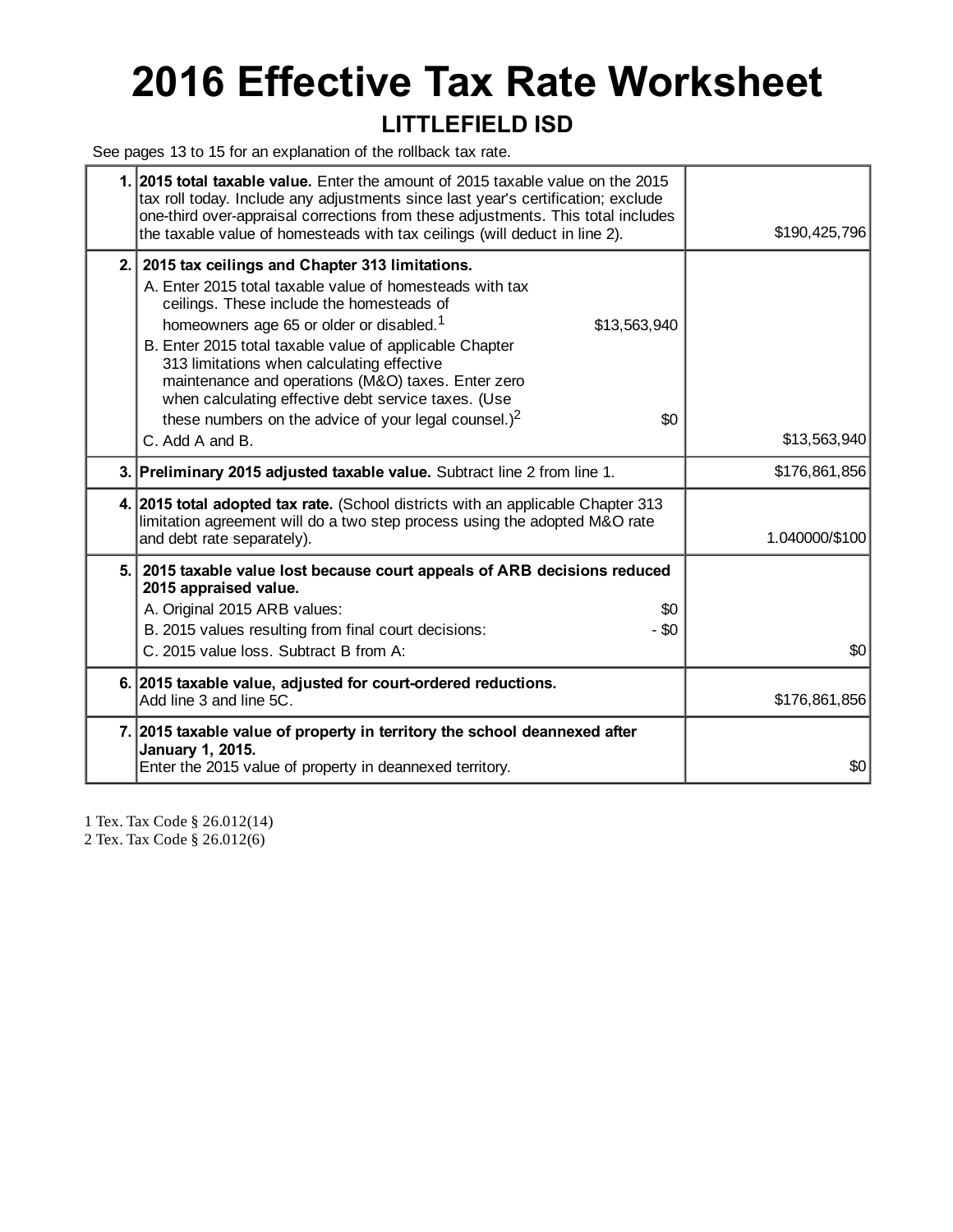## **2016 Effective Tax Rate Worksheet (continued) LITTLEFIELD ISD**

| 8. l | 2015 taxable value lost because property first qualified for an exemption<br>in 2016. Note that lowering the amount or percentage of an existing exemption<br>does not create a new exemption or reduce taxable value. If the school district<br>increased an original exemption, use the difference between the original<br>exempted amount and the increased exempted amount. Do not include value<br>lost due to freeport, "goods-in-transit" exemptions. |               |
|------|--------------------------------------------------------------------------------------------------------------------------------------------------------------------------------------------------------------------------------------------------------------------------------------------------------------------------------------------------------------------------------------------------------------------------------------------------------------|---------------|
|      | \$10,802,740<br>A. Absolute exemptions. Use 2015 market value:                                                                                                                                                                                                                                                                                                                                                                                               |               |
|      | B. Partial exemptions. 2016 exemption amount, or<br>$+$ \$1,375,240<br>2016 percentage exemption times 2015 value:<br>C. Value loss. Total of A and B:                                                                                                                                                                                                                                                                                                       | \$12,177,980  |
| 9.1  | 2015 taxable value lost because property first qualified for agricultural<br>appraisal (1-d or 1-d-1), timber appraisal, recreational/scenic appraisal or<br>public access airport special appraisal in 2016. Use only those properties<br>that first qualified in 2016; do not use properties that qualified in 2015.<br>A. 2015 market value:<br>\$0<br>B. 2016 productivity or special appraised value:<br>$-$ \$0<br>C. Value loss. Subtract B from A:   | \$0           |
|      | 10. Total adjustments for lost value. Add lines 7, 8C, and 9C.                                                                                                                                                                                                                                                                                                                                                                                               | \$12,177,980  |
|      | 11. 2015 adjusted taxable value. Subtract line 10 from line 6.                                                                                                                                                                                                                                                                                                                                                                                               | \$164,683,876 |
|      | 12. Adjusted 2015 taxes. Multiply line 4 times line 11 and divide by \$100.                                                                                                                                                                                                                                                                                                                                                                                  | \$1,712,712   |
|      | 13. Taxes refunded for years preceding tax year 2015: Enter the amount of taxes<br>refunded by the district for tax years preceding tax year 2015. Types of refunds<br>include court decisions, corrections and payment errors. Do not include refunds<br>for tax year 2015. This line applies only to tax years preceding tax year 2015.                                                                                                                    | \$0           |
|      | 14. Adjusted 2015 taxes with refunds. Add lines 12 and 13.                                                                                                                                                                                                                                                                                                                                                                                                   | \$1,712,712   |
|      | 15. Total 2016 taxable value on the 2016 certified appraisal roll today. This<br>value includes only certified values and includes the total taxable value<br>of homesteads with tax ceilings (will deduct in Line 17). These homesteads<br>include homeowners age 65 or older or disabled.                                                                                                                                                                  |               |
|      | A. Certified values only: <sup>3</sup><br>\$194,209,343                                                                                                                                                                                                                                                                                                                                                                                                      |               |
|      | B. Pollution control exemption: Deduct the value of<br>property exempted for the current tax year for the first                                                                                                                                                                                                                                                                                                                                              |               |
|      | time as pollution control property:<br>$-$ \$0<br>C. Total 2016 value. Subtract B from A.                                                                                                                                                                                                                                                                                                                                                                    | \$194,209,343 |
|      |                                                                                                                                                                                                                                                                                                                                                                                                                                                              |               |

3 Tex. Tax Code § 26.012(6)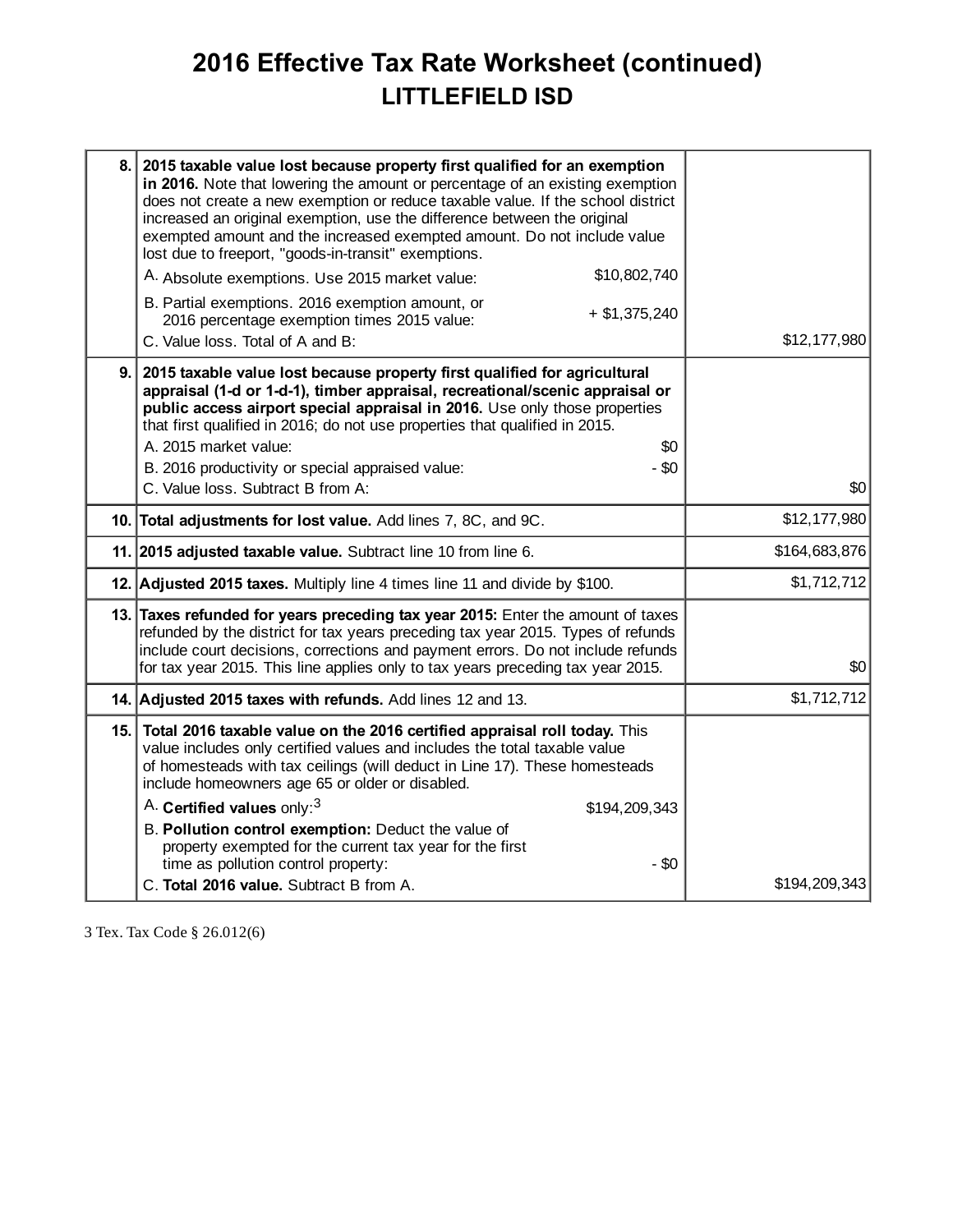## **2016 Effective Tax Rate Worksheet (continued) LITTLEFIELD ISD**

| 16. | Total value of properties under protest or not included on certified<br>appraisal roll.                                                                                                                                                                                                                                                                                                                                                                                                                                                                                                                                                                                                                                                                                                       |              |              |
|-----|-----------------------------------------------------------------------------------------------------------------------------------------------------------------------------------------------------------------------------------------------------------------------------------------------------------------------------------------------------------------------------------------------------------------------------------------------------------------------------------------------------------------------------------------------------------------------------------------------------------------------------------------------------------------------------------------------------------------------------------------------------------------------------------------------|--------------|--------------|
|     | A. 2016 taxable value of properties under protest. The<br>chief appraiser certifies a list of properties still under<br>ARB protest. The list shows the district's value and<br>the taxpayer's claimed value, if any, or an estimate of<br>the value if the taxpayer wins. For each of the<br>properties under protest, use the lowest of these<br>values. Enter the total value.                                                                                                                                                                                                                                                                                                                                                                                                             | \$0          |              |
|     | B. 2016 value of properties not under protest or<br>included on certified appraisal roll. The chief<br>appraiser gives school districts a list of those taxable<br>properties that the chief appraiser knows about but<br>are not included at appraisal roll certification. These<br>properties also are not on the list of properties that are<br>still under protest. On this list of properties, the chief<br>appraiser includes the market value, appraised value,<br>and exemptions for the preceding year and a<br>reasonable estimate of the market value, appraised<br>value, and exemptions for the current year. Use the<br>lower market, appraised, or taxable value (as<br>appropriate). Enter the total value.<br>C. Total value under protest or not certified. Add A<br>and B. | \$0          | \$0          |
| 17. | 2016 tax ceilings and Chapter 313 limitations.<br>A. Enter 2016 total taxable value of homesteads with tax                                                                                                                                                                                                                                                                                                                                                                                                                                                                                                                                                                                                                                                                                    |              |              |
|     | ceilings. These include the homesteads of<br>homeowners age 65 or older or disabled. <sup>4</sup><br>B. Enter 2016 total taxable value of applicable Chapter<br>313 limitations when calculating effective<br>maintenance and operations taxes. Enter zero when<br>calculating effective debt service taxes. (Use these                                                                                                                                                                                                                                                                                                                                                                                                                                                                       | \$14,588,905 |              |
|     | numbers on the advice of your legal counsel.) <sup>5</sup><br>C. Add A and B.                                                                                                                                                                                                                                                                                                                                                                                                                                                                                                                                                                                                                                                                                                                 | \$0          | \$14,588,905 |
|     |                                                                                                                                                                                                                                                                                                                                                                                                                                                                                                                                                                                                                                                                                                                                                                                               |              |              |

4 Tex. Tax Code § 26.012(6)(A)(i)

5 Tex. Tax Code § 26.012(6)(A)(ii)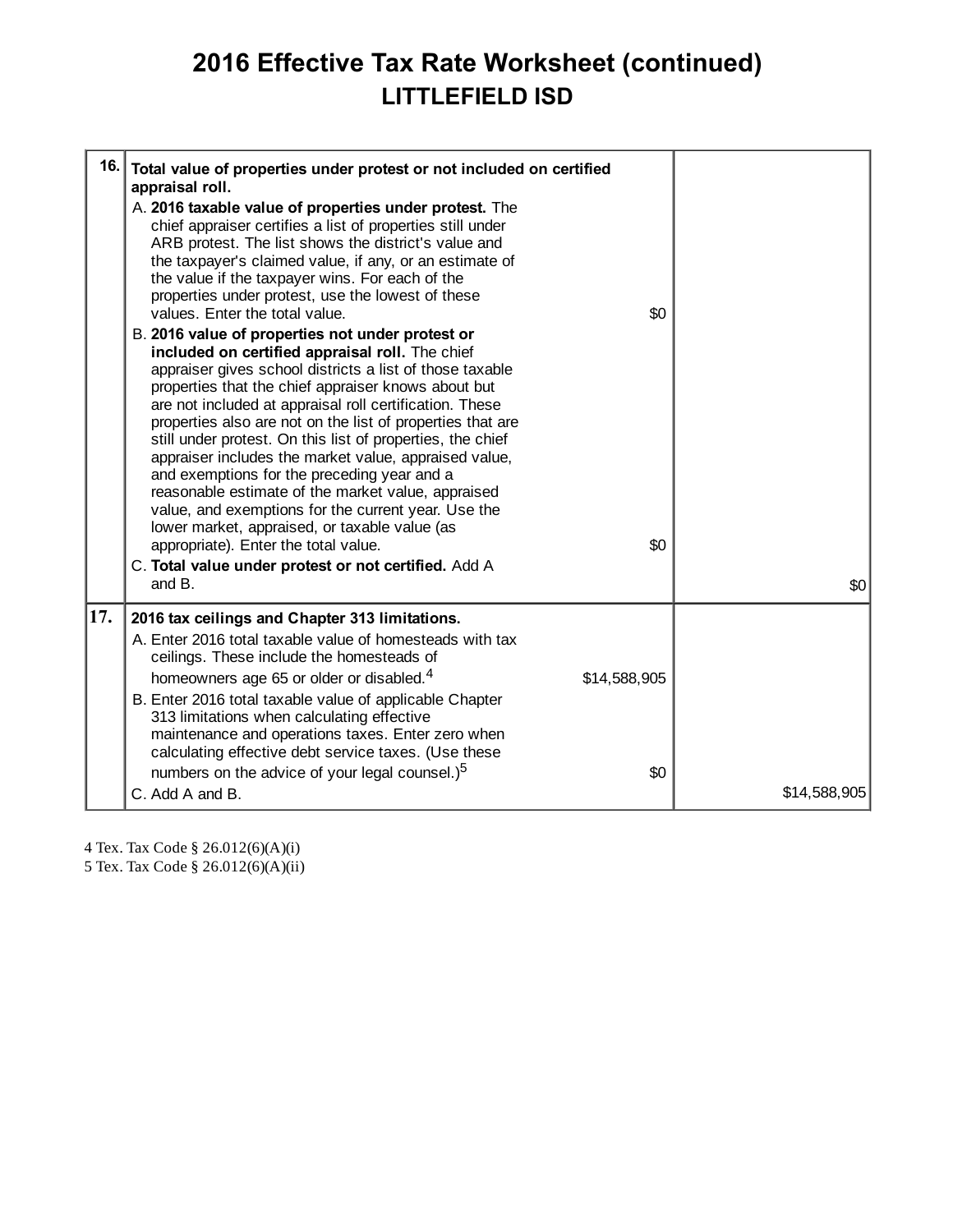## **2016 Effective Tax Rate Worksheet (concluded) LITTLEFIELD ISD**

| 18. 2016 total taxable value. Add lines 15C and 16C. Subtract line 17.                                                                                                                                                                                                                                                                                                                                                         | \$179,620,438  |
|--------------------------------------------------------------------------------------------------------------------------------------------------------------------------------------------------------------------------------------------------------------------------------------------------------------------------------------------------------------------------------------------------------------------------------|----------------|
| 19. Total 2016 taxable value of properties in territory annexed after January 1,<br>2015. Include both real and personal property. Enter the 2016 value of property in<br>territory annexed by the school district.                                                                                                                                                                                                            | \$0            |
| 20. Total 2016 taxable value of new improvements and new personal property<br>located in new improvements. "New" means the item was not on the appraisal<br>roll in 2015. New additions to existing improvements may be included if the<br>appraised value can be determined. New personal property in a new<br>improvement must have been brought into the unit after January 1, 2015 and be<br>located in a new improvement. | \$197,990      |
| 21. Total adjustments to the 2016 taxable value. Add lines 19 and 20.                                                                                                                                                                                                                                                                                                                                                          | \$197,990      |
| 22. 2016 adjusted taxable value. Subtract line 21 from line 18.                                                                                                                                                                                                                                                                                                                                                                | \$179,422,448  |
| 23. 2016 effective tax rate. Divide lines 14 by line 22 and multiply by \$100.                                                                                                                                                                                                                                                                                                                                                 | \$0.9545/\$100 |
| 24. 2016 effective tax rate for ISDs with Chapter 313 Limitations. Add together<br>the effective tax rates for M&O and debt service for those school districts that<br>participate in an applicable Chapter 313 limitations agreement.                                                                                                                                                                                         | \$0.9545       |
|                                                                                                                                                                                                                                                                                                                                                                                                                                |                |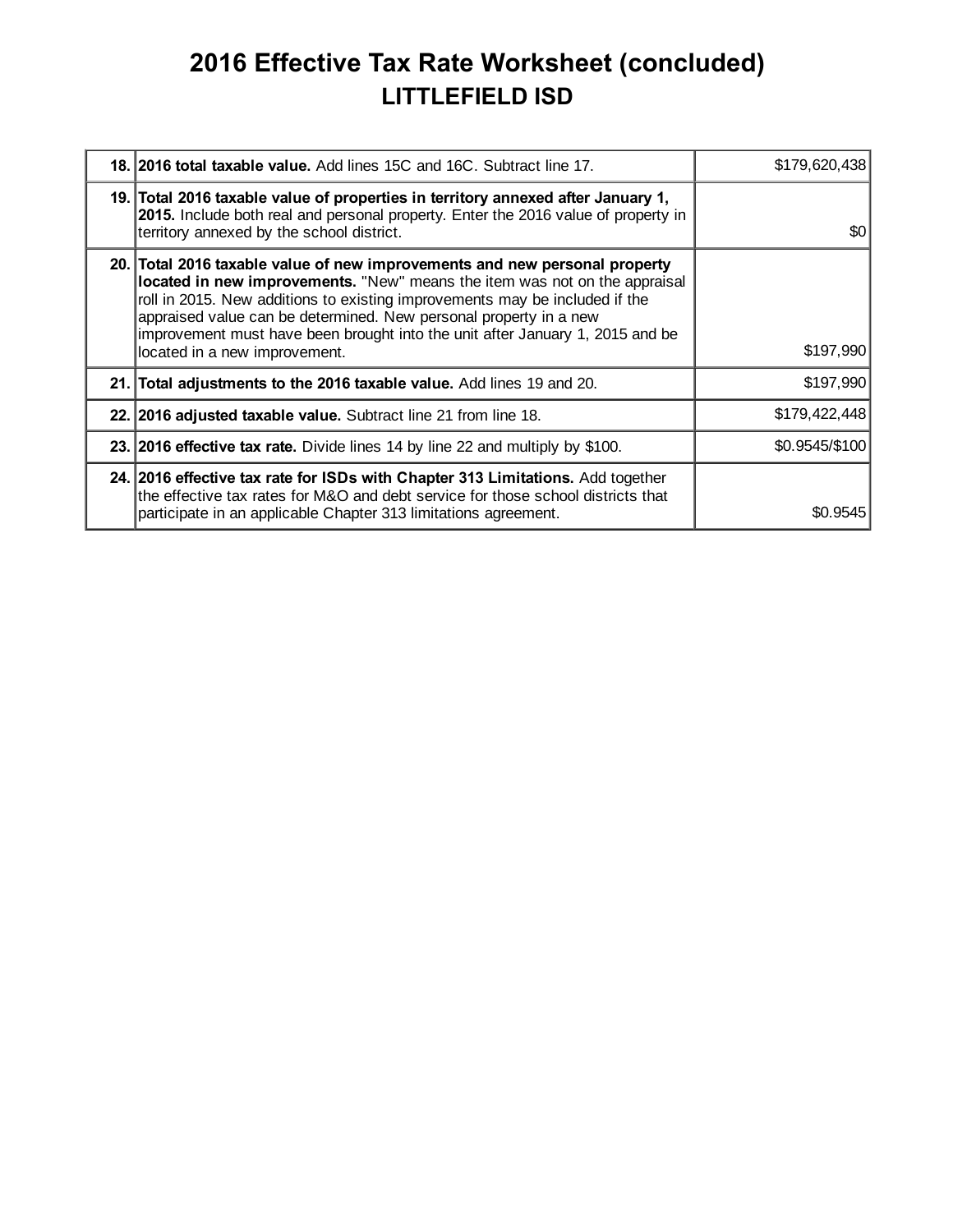# **2016 Rollback Tax Rate Worksheet**

### **LITTLEFIELD ISD**

|      | 25. Maintenance and operations (M&O) tax rate. Enter \$1.50 OR the 2005<br>adopted (M&O) rate if voters approved a rate higher than \$1.50.                                                                                                                                                                                                                                                                                                                                                                                                                                                                                                                                                                                                                                                                                                                                                                                                                                                                                                     | \$1.500000/\$100 |
|------|-------------------------------------------------------------------------------------------------------------------------------------------------------------------------------------------------------------------------------------------------------------------------------------------------------------------------------------------------------------------------------------------------------------------------------------------------------------------------------------------------------------------------------------------------------------------------------------------------------------------------------------------------------------------------------------------------------------------------------------------------------------------------------------------------------------------------------------------------------------------------------------------------------------------------------------------------------------------------------------------------------------------------------------------------|------------------|
|      | 26. Multiply line 25 times .6667                                                                                                                                                                                                                                                                                                                                                                                                                                                                                                                                                                                                                                                                                                                                                                                                                                                                                                                                                                                                                | \$1.000050/\$100 |
| 27.  | 2016 rollback M&O rate.<br>Use the lesser of the M&O rate as calculated in Tax<br>Code Section $26.08(n)(2)(A)$ and $(B)$ .<br>\$1.040000                                                                                                                                                                                                                                                                                                                                                                                                                                                                                                                                                                                                                                                                                                                                                                                                                                                                                                       | \$1.040000/\$100 |
| 28.  | Total 2016 debt to be paid with property tax revenue.<br>Debt means the interest and principal that will be paid on debts that:<br>(1) are paid by property taxes,<br>(2) are secured by property taxes,<br>(3) are scheduled for payment over a period longer than one year, and<br>(4) are not classified in the school district's budget as M&O expenses.<br>A: Debt includes contractual payments to other school<br>districts that have incurred debt on behalf of this school<br>district, if those debts meet the four conditions above.<br>Include only amounts that will be paid from property tax<br>revenue. Do not include appraisal district budget<br>payments.<br>\$0<br>B: If using unencumbered funds, subtract unencumbered<br>fund amount used from total debt.<br>-\$0<br>C: Subtract state aid received for paying principal and<br>interest on debt for facilities through the existing debt<br>allotment program and/or the instructional facilities<br>allotment program.<br>-\$0<br>D: Total: Subtract B and C from A. | \$0              |
| 29.1 | Certified 2015 excess debt collections. Enter the amount certified by the<br>collector.                                                                                                                                                                                                                                                                                                                                                                                                                                                                                                                                                                                                                                                                                                                                                                                                                                                                                                                                                         | \$0              |
|      | 30. Adjusted 2016 debt. Subtract line 29 from line 28D.                                                                                                                                                                                                                                                                                                                                                                                                                                                                                                                                                                                                                                                                                                                                                                                                                                                                                                                                                                                         | \$0              |
|      | 31. Certified 2016 anticipated collection rate. Enter the rate certified by the<br>collector. If the rate is 100 percent or greater, enter 100 percent.                                                                                                                                                                                                                                                                                                                                                                                                                                                                                                                                                                                                                                                                                                                                                                                                                                                                                         | 100.000000%      |
|      | 32. 2016 debt adjusted for collections. Divide line 30 by line 31.                                                                                                                                                                                                                                                                                                                                                                                                                                                                                                                                                                                                                                                                                                                                                                                                                                                                                                                                                                              | \$0              |
|      | 33. 2016 total taxable value. Enter amount on line 18.                                                                                                                                                                                                                                                                                                                                                                                                                                                                                                                                                                                                                                                                                                                                                                                                                                                                                                                                                                                          | \$179,620,438    |
|      | 34. 2016 debt tax rate. Divide line 32 by line 33 and multiply by \$100.                                                                                                                                                                                                                                                                                                                                                                                                                                                                                                                                                                                                                                                                                                                                                                                                                                                                                                                                                                        | \$0.0000/\$100   |
|      | 35. 2016 rollback tax rate. Add lines 27 and 34.                                                                                                                                                                                                                                                                                                                                                                                                                                                                                                                                                                                                                                                                                                                                                                                                                                                                                                                                                                                                | \$1.0400/\$100   |